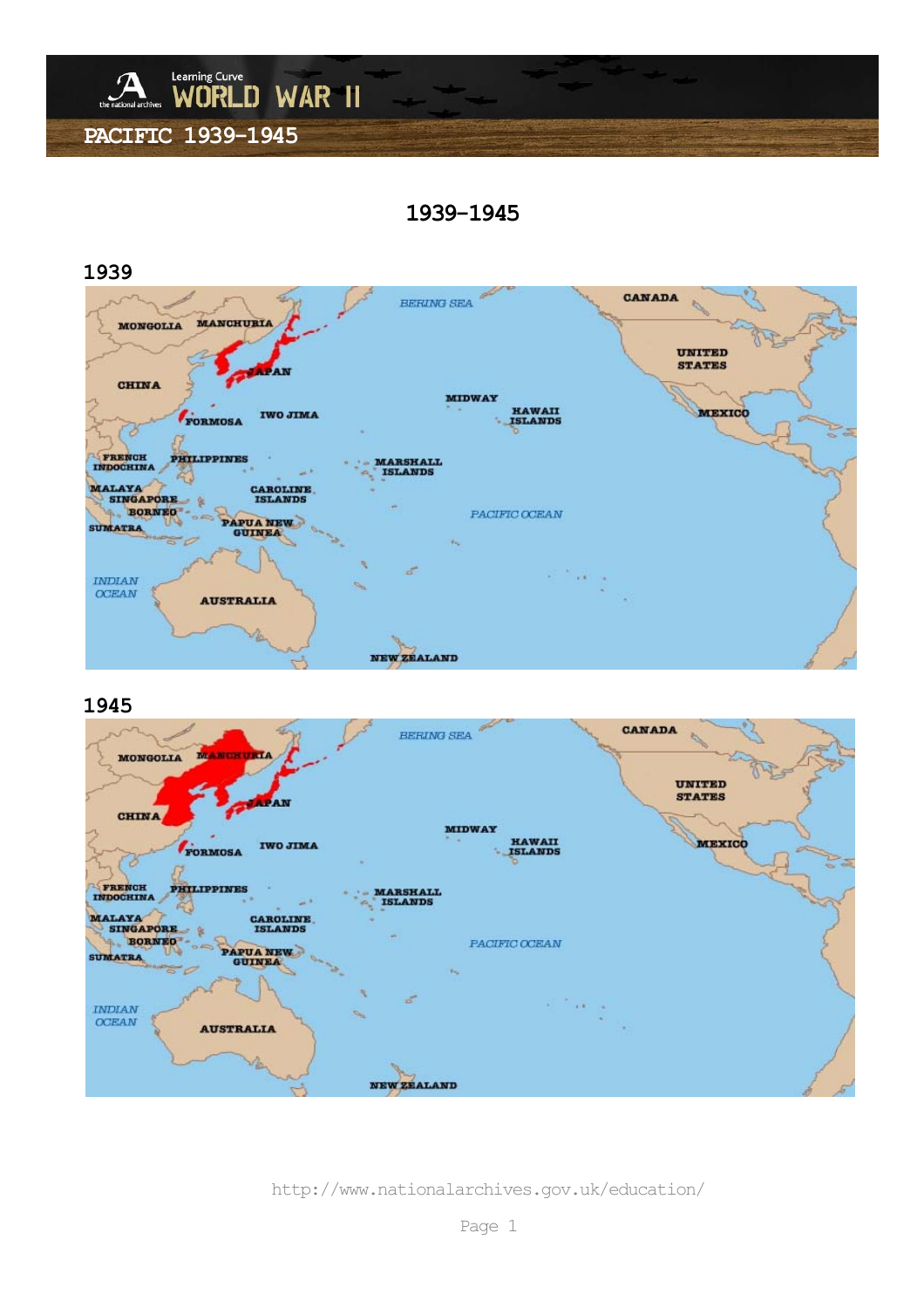# Learning Curve<br>WORLD WAR 11 **PACIFIC 1939-1945**

### **Transcript (1939-1945)**

 $0:00$ 

Throughout the 1930s Japan had built up an empire in the Far East. It invaded Manchuria in North East China in 1931 and then moved deeper into the country in 1937.

0:11

By July 1941, Japan had flooded French Indochina (now Vietnam) with troops. Japans aims were clear. The Japanese wanted to be the dominant power in Asia and remove the power and influence of the Europeans and the Americans from the region.

0:28

The most powerful opponent the Japanese would face was America. The United States had extensive interests in the Pacific Ocean and would not allow another power to dominate the Pacific.

0:40

The USA also had a powerful Pacific fleet, with bases in Pearl Harbor, Hawaii and in the Philippine Islands.The Japanese plan was both risky and daring.

On December 7th 1941 Japanese aircraft from aircraft carriers attacked the US fleet anchored at Pearl Harbor and took the Americans by surprise. 18 American ships were sunk or severely damaged in the attack. 188 aircraft were destroyed before they had even left the ground. Japan hoped to use this breathing space to build up its own empire in Asia and the Pacific to such an extent that a weakened America would make peace.

Their advances seemed unstoppable. Within 7 hours of the Pearl Harbor attack Japanese aircraft bombed US bases at Guam, Wake and Midway.

1:28

British aircraft at Hong Kong were destroyed, Singapore was attacked and a large Japanese force landed on the coast of British Malaya. Hong Kong fell on Christmas Day; 11,000 British soldiers were taken prisoner.